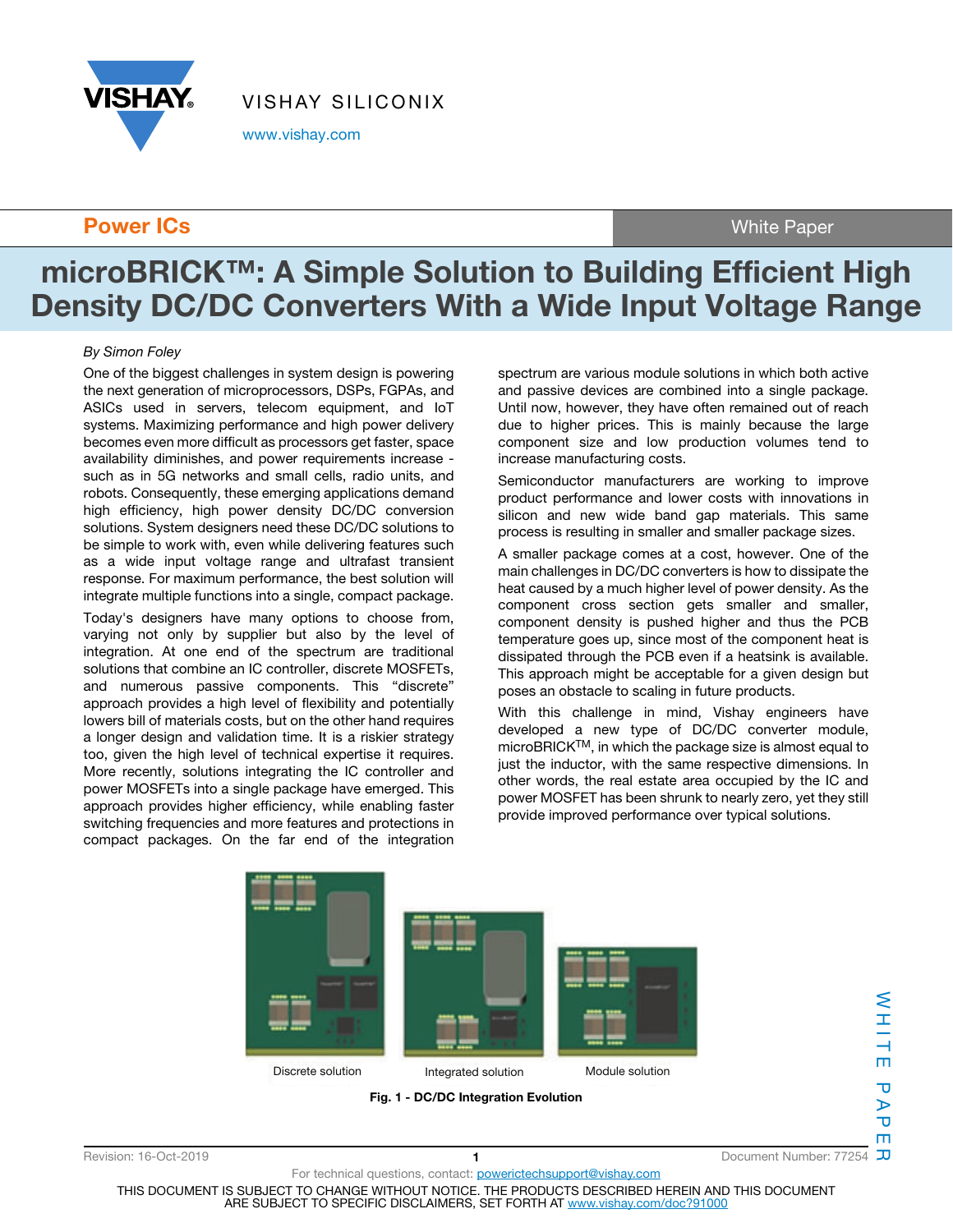



## www.vishay.com **Vishay.com** Vishay Siliconix

## **microBRICK™: A Simple Solution to Building Efficient High Density DC/DC Converters With a Wide Input Voltage Range**

As an innovative packaging solution, the microBRICK module offers several advantages, both thermal and electrical. It addresses the problem of heat dissipation in two ways. In the first, the highest temperature component (typically the power MOSFET) is thermally coupled to a larger cooler component (the inductor). This thermal structure provides a superior thermal solution, as the inductor acts like a built-in heatsink.

The second advantage, which is also thermal, is to better utilize the large area available under the inductor for improved MOSFET power dissipation purposes. Placing the MOSFET underneath the inductor allows for a much larger effective cross section to the PCB without any additional area penalty.

From an electrical perspective, the 3D structure of the Vishay module eliminates the PCB interconnect resistance between the inductor and the switching node. This parasitic resistance is governed by the PCB's top Cu layer thickness (typically less than 2 oz), and as a part of total losses is of the same magnitude as the MOSFET's  $R_{DS(0n)}$  and the inductor's DCR.

This unique structure provides lower conduction losses and superior thermal performance, which results in a lower junction temperature.

Meanwhile, the lower temperature of the high efficiency microBRICK module enables improved reliability and a wider safe operating area to support higher ambient temperatures or to compensate for smaller board space.

Measuring only 10.6 mm by 6.5 mm with an industry-low 3 mm profile, Vishay's microBRICK modular solution offers  $a < 30$  % smaller area and  $> 50$  % smaller volume when compared to the closest competing module. Unlike BGA and LGA packages, the device's wettable flank power QFN package improves board-level reliability (BLR) and simplifies assembly and testing, while providing production with automatic inspection (AOI) capability.



**Fig. 2 - microBRICK Package**

Perhaps most impressively, the SiC931 is capable of delivering 20 A continuous current at a switching frequency up to 2 MHz, while providing an adjustable output voltage down to 0.6 V from an input rail of 4.5 V to 18 V. Additionally,

the architecture supports ultrafast transient response with minimal output capacitance and tight ripple regulation at very light loads.